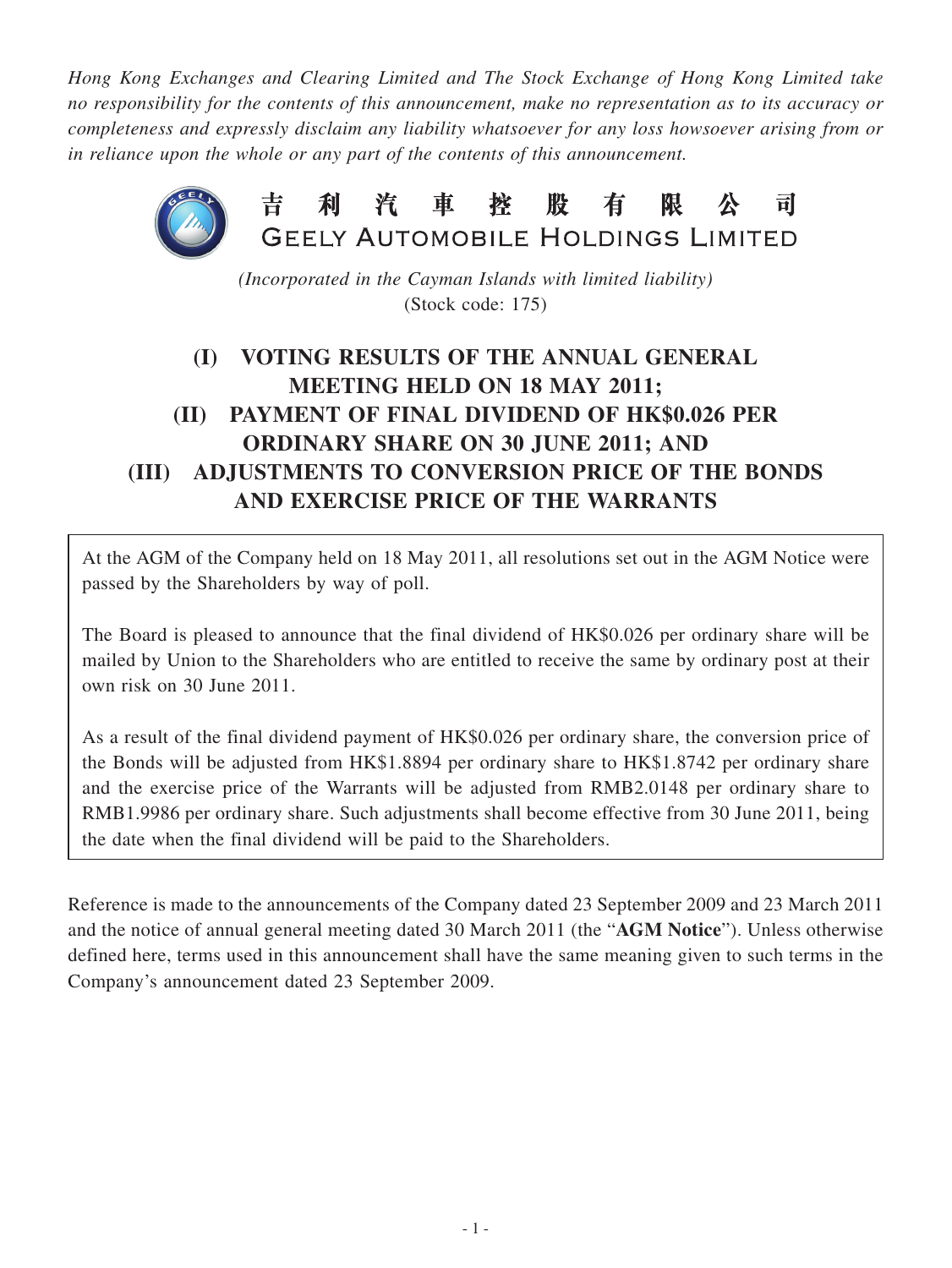## **(I) VOTING RESULTS OF THE ANNUAL GENERAL MEETING HELD ON 18 MAY 2011**

The board of directors (the "**Board**") of Geely Automobile Holdings Limited (the "**Company**") is pleased to announce that at the annual general meeting held on 18 May 2011 (the "**AGM**"), all resolutions set out in the AGM Notice were approved by the shareholders of the Company (the "**Shareholders**") by way of poll. The Company's Hong Kong Branch Share Registrar, Union Registrars Limited ("**Union**"), was appointed as scrutineer for vote-taking at the AGM. The poll results in respect of the resolutions proposed at the AGM were as follows:

|    |                                                                                                                                                  | Number of Votes $(\% )$        |                                |  |  |
|----|--------------------------------------------------------------------------------------------------------------------------------------------------|--------------------------------|--------------------------------|--|--|
|    | <b>Ordinary Resolutions</b>                                                                                                                      | For                            | <b>Against</b>                 |  |  |
| 1. | To receive and approve the report of the directors,<br>audited financial statements and auditors' report for<br>the year ended 31 December 2010. | 4,485,972,586<br>$(100\%)$     | $\Omega$<br>$(0\%)$            |  |  |
|    | As more than 50% of the votes were cast in favour of the resolution, the resolution was<br>duly passed as an ordinary resolution.                |                                |                                |  |  |
| 2. | To declare a final dividend for the year ended 31<br>December 2010.                                                                              | 4,482,942,586<br>$(100\%)$     | $\overline{0}$<br>$(0\%)$      |  |  |
|    | As more than 50% of the votes were cast in favour of the resolution, the resolution was<br>duly passed as an ordinary resolution.                |                                |                                |  |  |
| 3. | To re-elect Mr. Li Shu Fu as an executive director.                                                                                              | 934,055,221<br>$(83.6080\%)$   | 183, 128, 365<br>$(16.3920\%)$ |  |  |
|    | As more than 50% of the votes were cast in favour of the resolution, the resolution was<br>duly passed as an ordinary resolution.                |                                |                                |  |  |
| 4. | To re-elect Mr. Gui Sheng Yue as an executive<br>director.                                                                                       | 4,302,814,221<br>$(95.9864\%)$ | 179,917,265<br>(4.0136%)       |  |  |
|    | As more than 50% of the votes were cast in favour of the resolution, the resolution was<br>duly passed as an ordinary resolution.                |                                |                                |  |  |
| 5. | To re-elect Ms. Wei Mei as an executive director.                                                                                                | 3,759,246,510<br>$(83.8006\%)$ | 726,696,076<br>$(16.1994\%)$   |  |  |
|    | As more than 50% of the votes were cast in favour of the resolution, the resolution was<br>duly passed as an ordinary resolution.                |                                |                                |  |  |
| 6. | To re-elect Mr. Wang Yang as a non-executive<br>director.                                                                                        | 4,227,589,209<br>$(94.2408\%)$ | 258, 353, 377<br>$(5.7592\%)$  |  |  |
|    | As more than 50% of the votes were cast in favour of the resolution, the resolution was<br>duly passed as an ordinary resolution.                |                                |                                |  |  |
| 7. | To re-elect Mr. Song Lin as an independent non-<br>executive director.                                                                           | 4,485,686,856<br>(99.9945%)    | 248,630<br>$(0.0055\%)$        |  |  |
|    | As more than 50% of the votes were cast in favour of the resolution, the resolution was<br>duly passed as an ordinary resolution.                |                                |                                |  |  |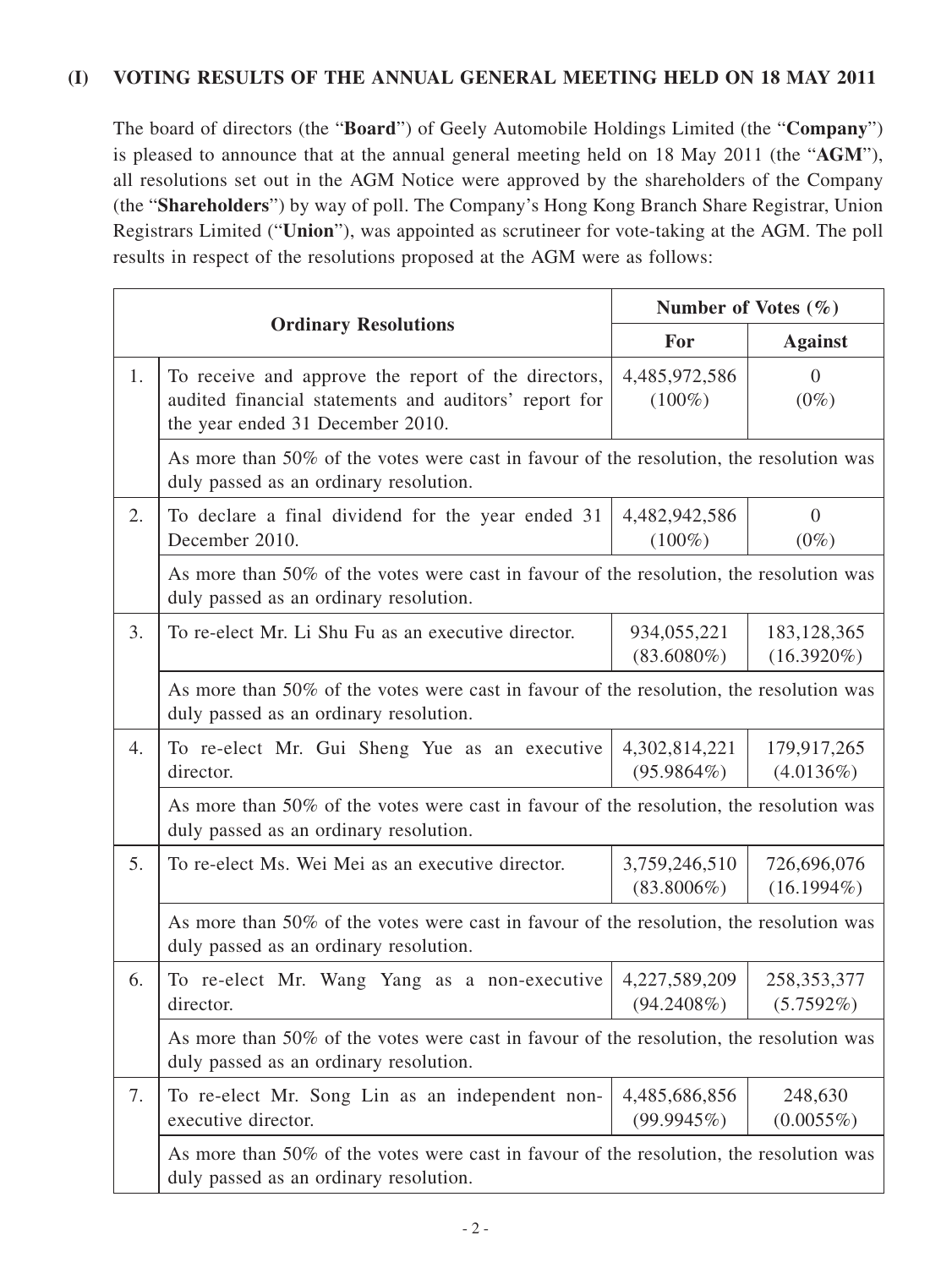|     |                                                                                                                                                                         | Number of Votes $(\% )$        |                              |  |  |
|-----|-------------------------------------------------------------------------------------------------------------------------------------------------------------------------|--------------------------------|------------------------------|--|--|
|     | <b>Ordinary Resolutions</b>                                                                                                                                             | For                            | <b>Against</b>               |  |  |
| 8.  | To re-elect Mr. Lee Cheuk Yin, Dannis who would have<br>served the Company for more than 9 years from 28 June<br>2011 onwards as an independent non-executive director. | 4,482,693,956<br>(99.9276%)    | 3,248,630<br>$(0.0724\%)$    |  |  |
|     | As more than 50% of the votes were cast in favour of the resolution, the resolution was<br>duly passed as an ordinary resolution.                                       |                                |                              |  |  |
| 9.  | To authorise the board of directors to fix the remuneration<br>of the directors.                                                                                        | 4,483,113,986<br>(99.9425%)    | 2,578,600<br>(0.0575%)       |  |  |
|     | As more than 50% of the votes were cast in favour of the resolution, the resolution was<br>duly passed as an ordinary resolution.                                       |                                |                              |  |  |
| 10. | To re-appoint Grant Thornton Jingdu Tianhua as the<br>auditors of the Company and to authorise the board of<br>directors to fix their remuneration.                     | 4,483,537,586<br>$(99.9464\%)$ | 2,405,000<br>$(0.0536\%)$    |  |  |
|     | As more than 50% of the votes were cast in favour of the resolution, the resolution was<br>duly passed as an ordinary resolution.                                       |                                |                              |  |  |
| 11. | To grant a general mandate to the directors to repurchase<br>the Company's shares.                                                                                      | 4,485,942,586<br>$(100\%)$     | $\overline{0}$<br>$(0\%)$    |  |  |
|     | As more than 50% of the votes were cast in favour of the resolution, the resolution was<br>duly passed as an ordinary resolution.                                       |                                |                              |  |  |
| 12. | To grant a general mandate to the directors to issue,<br>allot and otherwise deal with the Company's shares.                                                            | 3,817,650,067<br>(85.1025%)    | 668,292,519<br>(14.8975%)    |  |  |
|     | As more than 50% of the votes were cast in favour of the resolution, the resolution was<br>duly passed as an ordinary resolution.                                       |                                |                              |  |  |
| 13. | To extend the general mandate to allot and issue new<br>shares of the Company.                                                                                          | 3,817,823,667<br>(85.1112%)    | 667,863,919<br>$(14.8888\%)$ |  |  |
|     | As more than 50% of the votes were cast in favour of the resolution, the resolution was<br>duly passed as an ordinary resolution.                                       |                                |                              |  |  |

As at the date of the AGM, the issued share capital of the Company was 7,448,245,450 Shares, which was the total number of Shares entitling the holders to attend and vote for or against all other resolutions (save for ordinary resolution number 3).

In relation to the ordinary resolution number 3 set out in the AGM Notice, as Mr. Li Shu Fu ("Mr. Li") and his associates are connected persons of the Company with personal interests in it by virtue of the fact that Mr. Li is an Executive Director beneficially holding 3,751,159,000 Shares (representing approximately 50.36% of the issued share capital of the Company as at the date of this announcement), they all had abstained from voting for the ordinary resolution number 3 at the AGM. Shareholders holding a total of 3,697,086,450 Shares were entitled to attend and vote for or against the ordinary resolution number 3.